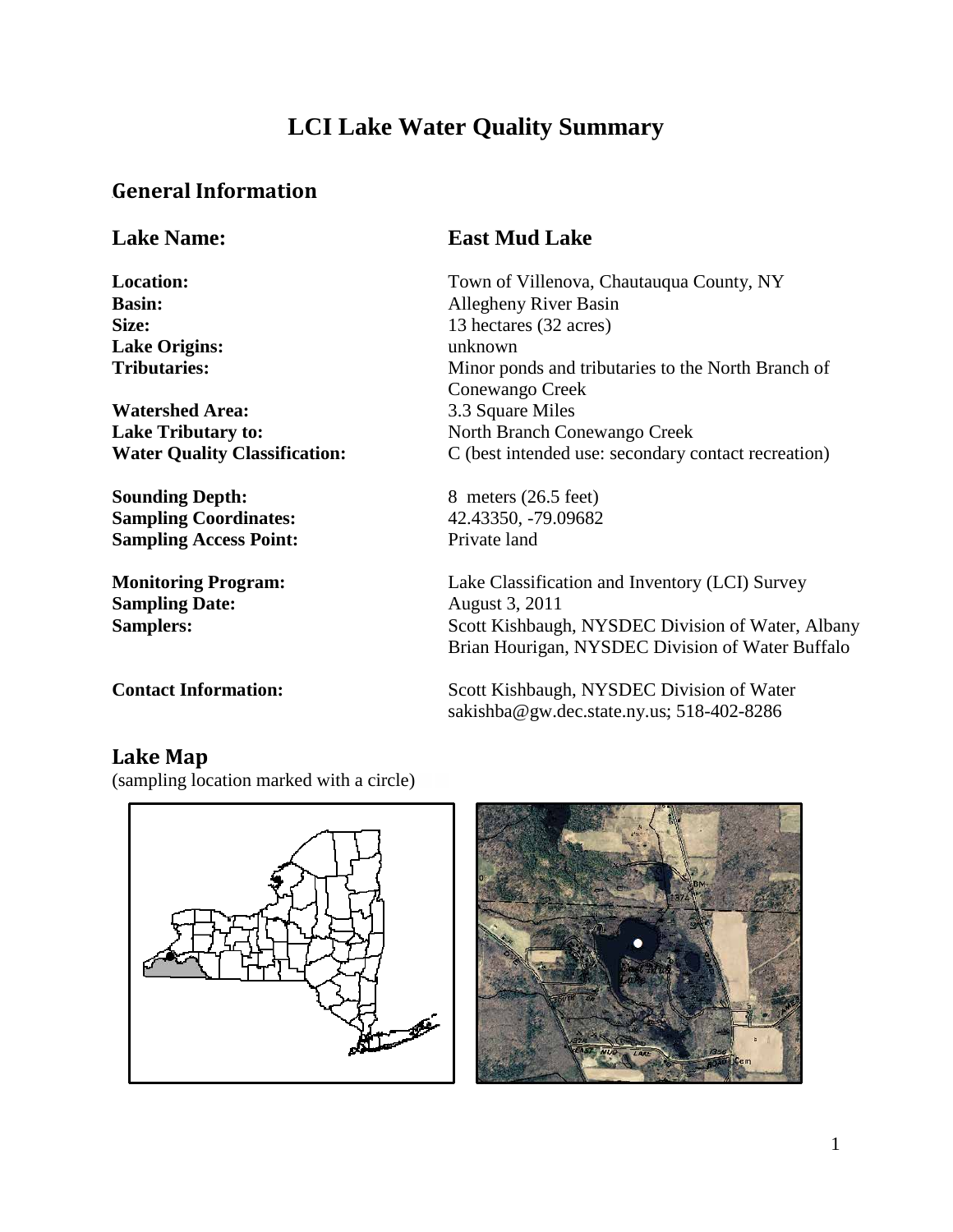#### *2B***Background and Lake Assessment**

East Mud Lake is a 30 acre lake in the town of Villanova in northeastern corner of Chautauqua County. The majority of the near shore area as well as the greater watershed of the lake is forested or covered by wetlands. There is a small grass area on the western shoreline of the lake that has several boat docks associated with a small summer housing development. There are a few other properties on the lake that have access to the lake. It is likely that local residents swim, boat and fish on the lake.

The NYSDEC Division of Water lake water quality database had no previous data for the lake, and thus the lake was included in the 2011 Lake Classification and Inventory (LCI) screening program. There were no indications of water quality impairments that would warrant additional monitoring during the summer of 2012.

East Mud Lake can be characterized as *mesoeutrophic*, or moderately productive. The water clarity reading taken in late July (TSI = 44, typical of *mesotrophic* waterbodies) was in the expected range given the total phosphorus reading (TSI = 42, typical of *mesotrophic* waterbodies), and slightly clearer than expected give the chlorophyll *a* reading (TSI = 49, typical of *mesoeutrophic* waterbodies). These data indicate that baseline nutrients do not support persistent algae blooms in the lake, but algal greenness may be apparent at certain times of the year (in response to seasonally elevated phosphorus readings).

In early August, the lake's surface water had a slight green coloration, with the water clarity reading of 3.1 meters (~10 feet). An assessment of the aquatic plants of the lake showed a several native submergent and floating leaf plants. *Najas minor* (brittle naiad) a non-native plant species was also observed. This plant tends not to grow to nuisance levels but nevertheless is of concern. Some additional information about this plant is found at the end of this report. There were also two plant species occurring in the lake that are listed as *threatened* in New York State due to a limited number of known occurrence in the state- *Ceratophyllum echinatum* (prickly hornwort), and *Megalodonta beckii* (water marigold). A more thorough plant specific survey may yield additional plant species.

East Mud Lake exhibits thermal stratification, in which depth zones (warm water on top, cold water on the bottom during the summer) are established, as in most NYS lakes greater than 6 meters deep. The thermocline in early August was in the 3 to 5 meter range. Hypoxic (low oxygen) conditions were observed below 4 meters. pH readings indicate slightly alkaline waters, with conductivity readings indicating hard water (high ionic strength). All of the above parameters were similar to those seen at West Mud Lake with the exception of the dissolved oxygen levels—West Mud Lake goes anoxic (without oxygen) below 4 meters.

East Mud Lake appears to be typical of hard water, weakly colored, slightly alkaline waterbodies. Other water bodies with similar water quality characteristics support warmwater fish species, although the lack of cold oxygen rich water may not be supportive of coldwater fish species. However, fisheries habitat cannot be fully evaluated by the LCI. A fisheries survey would need to be conducted to further evaluate the fisheries of the pond.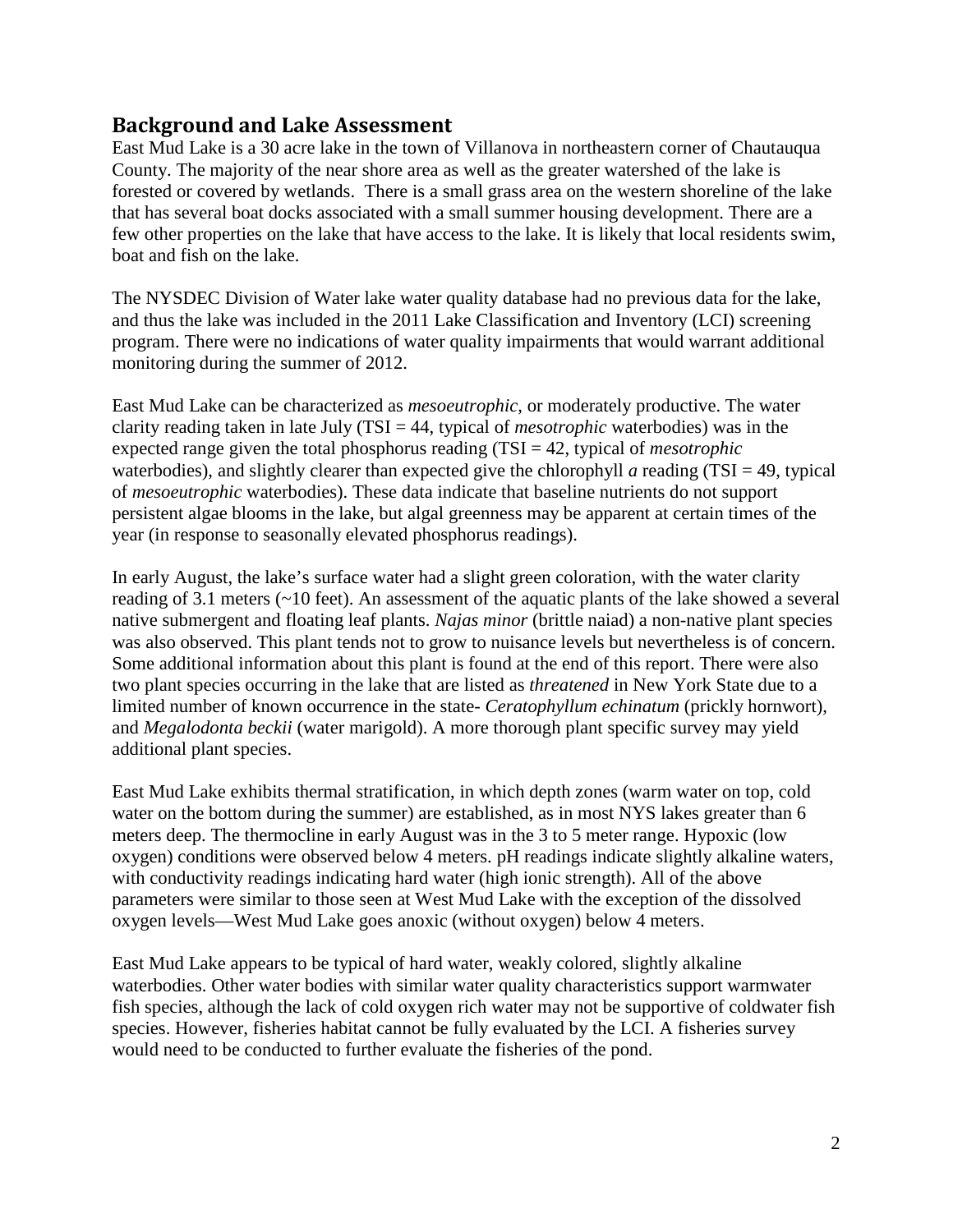The only issue of concern found through the LCI monitoring in 2011 was the occurrence of brittle naiad in the lake. All of the other parameters analyzed were found at levels below the New York State water quality standards and guidance values.

## *3B***Evaluation of Lake Condition Impacts to Lake Uses**

## *1BPotable Water (Drinking Water)*

East Mud Lake is not classified for use as a potable water supply. The LCI data are not sufficient to fully evaluate potable water use. The only parameter that was analyzed through the LCI that was found to be at levels that would *threaten* potable water use was iron. In addition, waterbodies experiencing oxygen deficit in the bottom waters often have high levels of iron and/or manganese which may cause taste or odor issues with finished; however, due to an equipment failure, a bottom water sample was not collected.

## *Contact Recreation (Swimming)*

East Mud Lake is not classified for primary contact recreation- swimming and bathing being the best intended use. Bacteria data are needed to evaluate the safety of East Mud Lake for swimming—these are not collected through the LCI. The data that was collected through the LCI indicated *no known impact* to the ability to the lake to be used for swimming, should the lake be used for this purpose by lakefront residents.

## *13BNon-Contact Recreation (Boating and Fishing)*

The data collected through the LCI also indicate *no known impact* to boating and fishing on the lake. High densities of floating leaf aquatic plants may *threaten* boating and fishing in certain areas of lake.

## *14BAquatic Life*

Organisms susceptible to high summer temperature may be *stressed* due to a lack of cold oxygen rich water in the pond during the summer. Additional biological studies would need to be conducted to further evaluate impacts to aquatic life.

## *15BAesthetics*

These data indicate *no known impact* to the aesthetics of the lake.

## *4B***Additional Comments**

- Periodic surveillance for invasive exotic plant species may help to prevent the establishment and spread of any new invaders, given the escalating problems with exotic aquatic weeds.
- A common problem throughout the state for small waterbodies in rural areas is high nutrient levels which may be due to failing septic systems. To prevent septic system failures, the systems need to be properly inspected and maintained at regular intervals.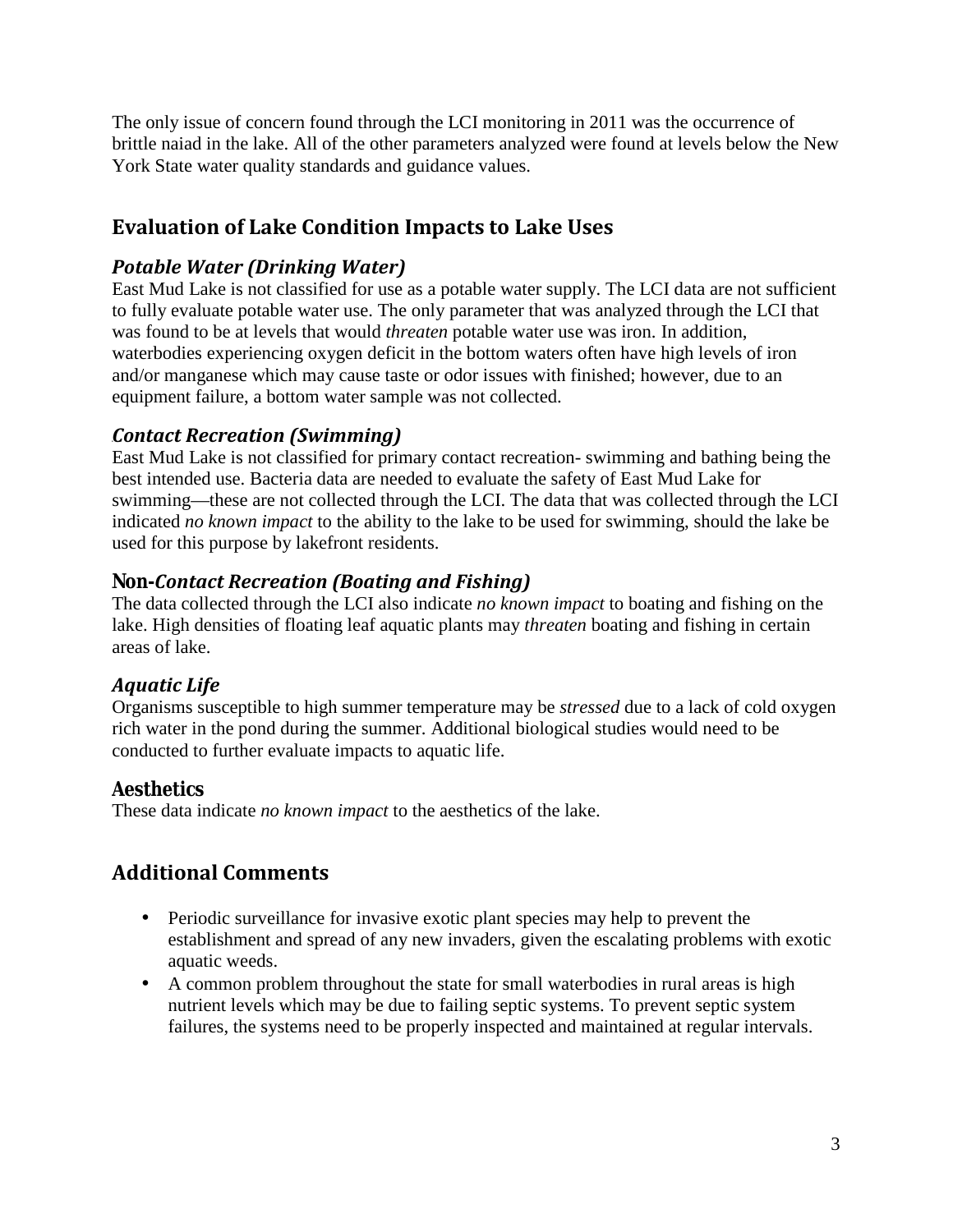| <b>Aquatic Plant IDs</b>    |                                                                         |  |
|-----------------------------|-------------------------------------------------------------------------|--|
| <b>Exotic Plants:</b>       | <i>Najas minor</i> (brittle naiad)                                      |  |
| Native Plants:              | <i>Potamogeton amplifolius</i> (largeleaf pondweed)                     |  |
|                             | <i>Potamogeton epihydrus</i> (ribbonleaf pondweed)                      |  |
|                             | Potamogeton robbinsii (Robbins' pondweed)                               |  |
|                             | <i>Nuphar sp.</i> (yellow waterlily)                                    |  |
|                             | Nymphaea sp. (white waterlily)                                          |  |
|                             | Myriophyllum verticillatum (whorl-leaf watermilfoil)                    |  |
| <b>State Listed Plants:</b> | <i>Ceratophyllum echinatum</i> (prickly hornwort) ( <b>threatened</b> ) |  |
|                             | <i>Megalodonta beckii</i> (water marigold) ( <b>threatened</b> )        |  |

## *6B***Time Series: Depth Profiles**





## **Time Series: Trophic Indicators**

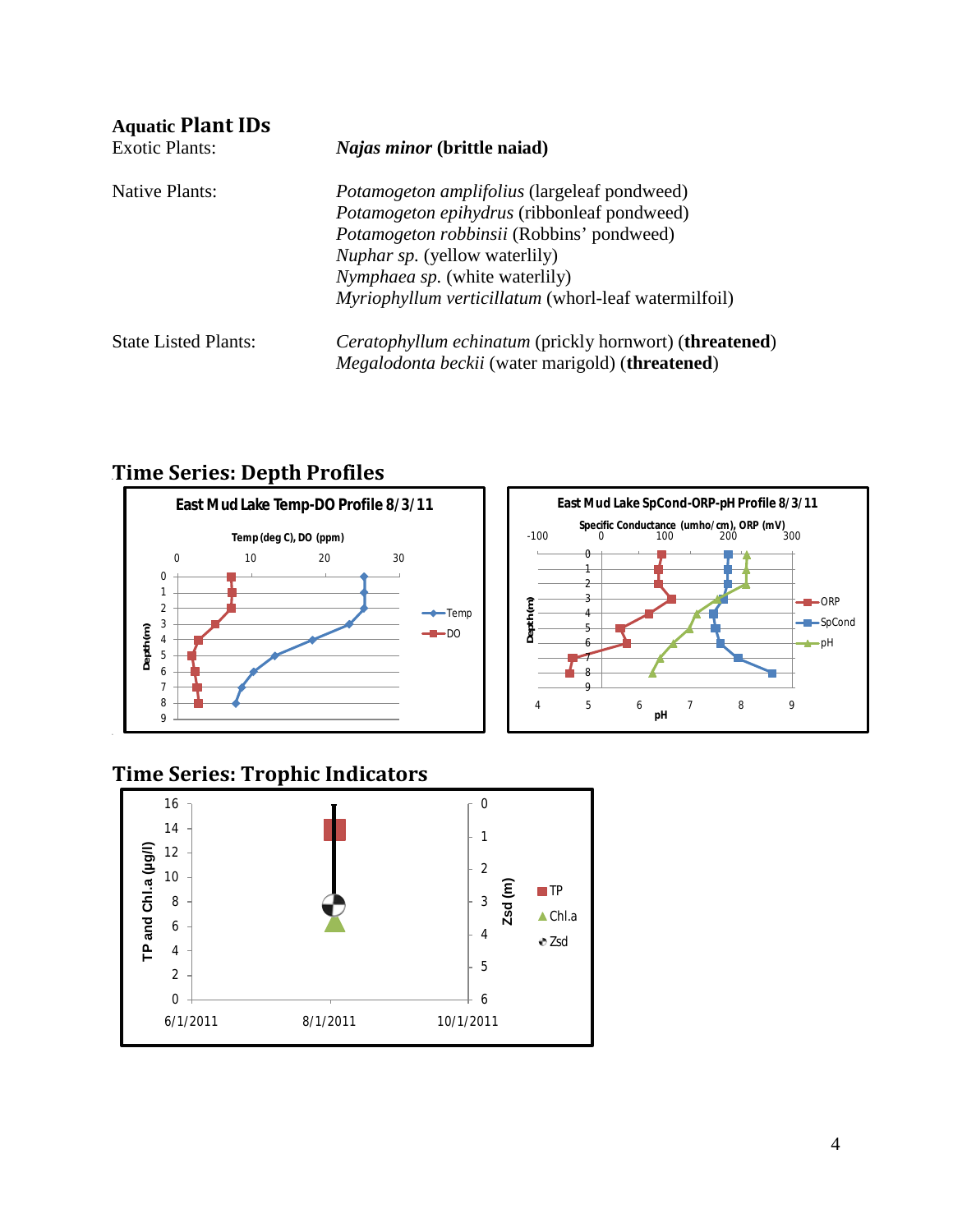## *8B***WQ Sampling Results**

#### *Surface Samples*

|                 | <b>UNITS</b>    | <b>Reading</b> | <b>Scientific Classification</b>    | <b>Regulatory Comments</b>                       |
|-----------------|-----------------|----------------|-------------------------------------|--------------------------------------------------|
| <b>SECCHI</b>   | meters          | 3.1            | Mesotrophic                         | Readings does not violate DOH guidance value     |
| TSI-Secchi      |                 | 43.7           | Mesotrophic                         | No pertinent water quality standards             |
| TP              | mg/l            | 0.0139         | Mesotrophic                         | Reading does not violate DEC guidance values     |
| TSI-TP          |                 | 42.1           | Mesotrophic                         | No pertinent water quality standards             |
| <b>TSP</b>      | mg/l            | 0.0061         | High % soluble Phosphorus           | No pertinent water quality standards             |
| <b>NO</b> x     | mg/l            | 0.0021         | Low nitrate                         | Reading does not violate guidance                |
| NH <sub>4</sub> | mg/l            | 0.013          | Low ammonia                         | Reading does not violate guidance                |
| <b>TKN</b>      | mg/1            | 0.39           | Low organic nitrogen                | No pertinent water quality standards             |
| TN/TP           | mg/1            | 62.06          | Phosphorus Limited                  | No pertinent water quality standards             |
| <b>CHLA</b>     | $\frac{u g}{l}$ | 6.40           | Mesotrophic                         | No pertinent water quality standards             |
| <b>TSI-CHLA</b> |                 | 48.8           | Mesotrophic                         | No pertinent water quality standards             |
| Alkalinity      | mg/l            | 84             | <b>Moderately Buffered</b>          | No pertinent water quality standards             |
| <b>TCOLOR</b>   | ptu             | 19             | <b>Weakly Colored</b>               | No pertinent water quality standards             |
| <b>TOC</b>      | mg/1            | 5.1            |                                     | No pertinent water quality standards             |
| Ca              | mg/l            | 27.9           | Minimally Supports Zebra<br>Mussels | No pertinent water quality standards             |
| Fe              | mg/l            | 0.0921         |                                     | Reading does not violate water quality standards |
| Mn              | mg/l            | 0.0221         |                                     | Reading does not violate water quality standards |
| $_{\rm Mg}$     | mg/l            | 6.21           |                                     | Reading does not violate water quality standards |
| $\mathbf K$     | mg/l            | 0.523          |                                     | No pertinent water quality standards             |
| Na              | mg/l            | 5.09           |                                     | Reading does not violate water guidance value    |
| Cl              | mg/l            | 7.8            | Minor road salt runoff              | Reading does not violate water quality standards |
| SO <sub>4</sub> | mg/l            | 4.7            |                                     | Reading does not violate water quality standards |

#### *Lake Perception*

|                            | <b>UNITS</b>     | Reading       | <b>Scientific Classification</b> | <b>Regulatory Comments</b>           |
|----------------------------|------------------|---------------|----------------------------------|--------------------------------------|
| WQ<br>Assessment           | $1-5, 1$<br>best | $\mathcal{D}$ | Not Quite Crystal Clear          | No pertinent water quality standards |
| Weed<br>Assessment         | $1-5, 1$<br>best | 3             | Plants Grow to Lake Surface      | No pertinent water quality standards |
| Recreational<br>Assessment | $1-5, 1$<br>best | ↑             | Excellent for Most Uses          | No pertinent water quality standards |

## *Legend Information*

# *<u>19B General Legend Information<br>*  $\frac{1}{2}$  *integrated sa*</u>

- Surface Samples = integrated sample collected in the first 2 meters of surface water<br>Bottom Samples = grab sample collected from a depth of approximately 1 meter from
	- $=$  grab sample collected from a depth of approximately 1 meter from the lake bottom
- SECCHI = Secchi disk water transparency or clarity measured in meters (m)<br>TSI-SECCHI = Trophic State Index calculated from Secchi, =  $60 14.41$ <sup>\*</sup>ln(Secchi
	- $=$  Trophic State Index calculated from Secchi,  $= 60 14.41*ln(Secchi)$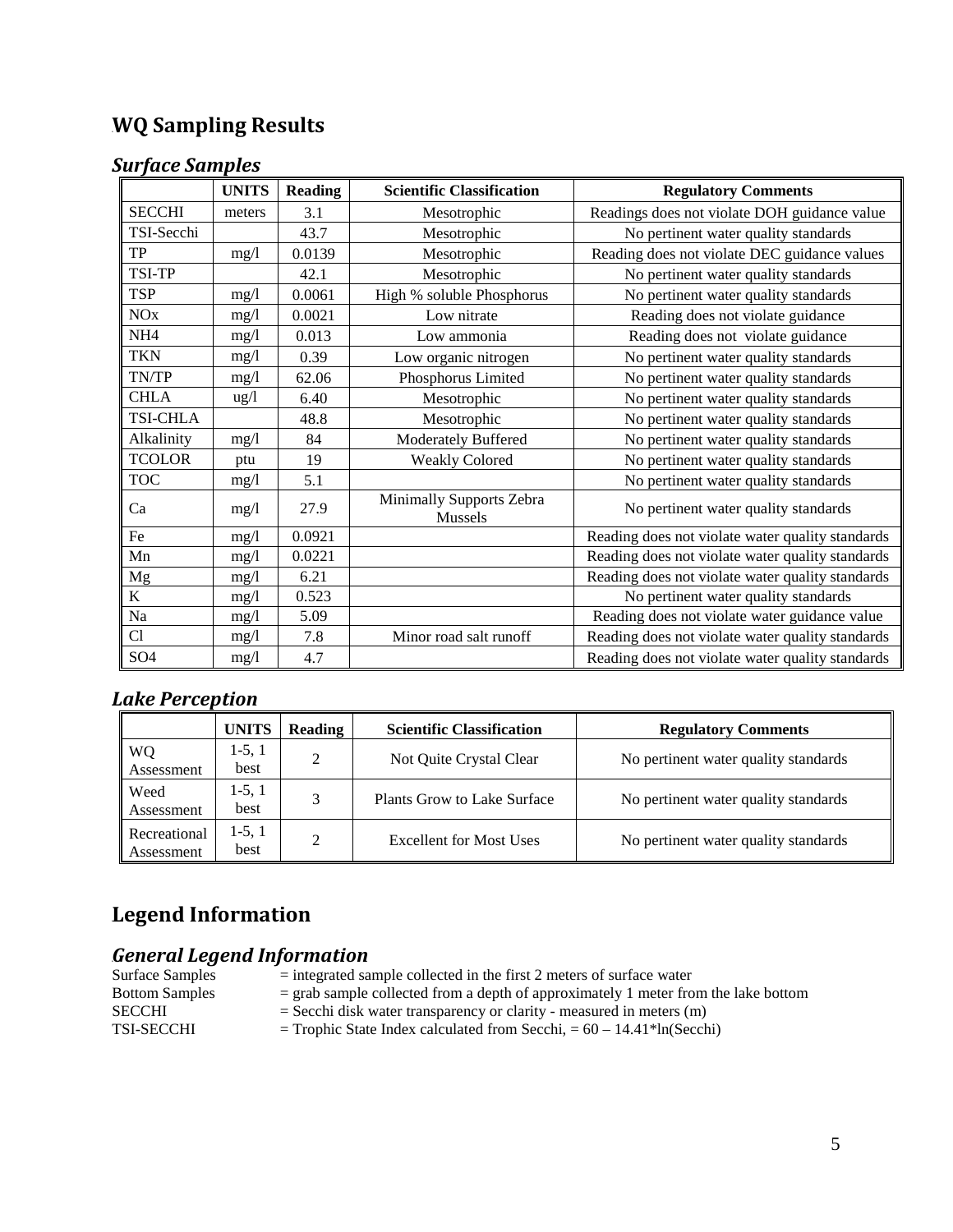## *Laboratory Parameters*

| ND                | $=$ Non-Detect, the level of the analyte in question is at or below the laboratory's detection<br>limit |
|-------------------|---------------------------------------------------------------------------------------------------------|
| TP                | $=$ total phosphorus- milligrams per liter (mg/l)                                                       |
|                   | Detection limit = $0.003$ mg/l; NYS Guidance Value = $0.020$ mg/l                                       |
| <b>TSI-TP</b>     | = Trophic State Index calculated from TP, = $14.42*ln(TP*1000) + 4.15$                                  |
| <b>TSP</b>        | $=$ total soluble phosphorus, mg/l                                                                      |
|                   | Detection $\text{limit} = 0.003 \text{ mg/l}$ ; no NYS standard or guidance value                       |
| <b>NOx</b>        | $=$ nitrate + nitrite nitrogen, mg/l                                                                    |
|                   | Detection limit = $0.01$ mg/l; NYS WQ standard = $10$ mg/l                                              |
| NH <sub>4</sub>   | $=$ total ammonia, mg/l                                                                                 |
|                   | Detection limit = $0.01$ mg/l; NYS WQ standard = $2$ mg/l                                               |
| <b>TKN</b>        | $=$ total Kjeldahl nitrogen ( $=$ organic nitrogen $+$ ammonia), mg/l                                   |
|                   | Detection $\lim_{t=0} 0.01$ mg/l; no NYS standard or guidance value                                     |
| TN/TP             | = Nitrogen to Phosphorus ratio (molar ratio), = $(TKN + NOx)*2.2/TP$                                    |
|                   | $>$ 30 suggests phosphorus limitation, $<$ 10 suggests nitrogen limitation                              |
| <b>CHLA</b>       | = chlorophyll <i>a</i> , micrograms per liter $(\mu g/l)$ or parts per billion (ppb)                    |
|                   | Detection limit = $2 \mu g/l$ ; no NYS standard or guidance value                                       |
| <b>TSI-CHLA</b>   | = Trophic State Index calculated from CHLA, = $9.81*ln(CHLA) + 30.6$                                    |
| <b>ALKALINITY</b> | $=$ total alkalinity in mg/l as calcium carbonate                                                       |
|                   | Detection $\lim_{t=10}$ mg/l; no NYS standard or guidance value                                         |
| <b>TCOLOR</b>     | $=$ true (filtered or centrifuged) color, platinum color units (ptu)                                    |
|                   | Detection $\text{limit} = 5 \text{ put}; \text{ no NYS standard or guidance value}$                     |
| <b>TOC</b>        | $=$ total organic carbon, mg/l                                                                          |
|                   | Detection $\lim_{t=1}$ mg/l; no NYS standard or guidance value                                          |
| Ca                | $=$ calcium, mg/l                                                                                       |
|                   | Detection $\lim_{t=1}$ mg/l; no NYS standard or guidance value                                          |
| Fe                | $=$ iron, mg/l                                                                                          |
|                   | Detection limit = $0.1$ mg/l; NYS standard = $0.3$ mg/l                                                 |
| Mn                | $=$ manganese, mg/l                                                                                     |
|                   | Detection limit = $0.01$ mg/l; NYS standard = $0.3$ mg/l                                                |
| Mg                | $=$ magnesium, mg/l                                                                                     |
|                   | Detection limit = $2 \text{ mg/l}$ ; NYS standard = $35 \text{ mg/l}$                                   |
| K                 | $=$ potassium, mg/l                                                                                     |
|                   | Detection $\lim_{z \to z} 2 \text{ mg/l}$ ; no NYS standard or guidance value                           |
| Na                | $=$ sodium, mg/l                                                                                        |
|                   | Detection limit = $2 \text{ mg/l}$ ; NYS standard = $20 \text{ mg/l}$                                   |
| Cl                | $=$ chloride, mg/l                                                                                      |
|                   | Detection limit = $2$ mg/l; NYS standard = $250$ mg/l                                                   |
| SO <sub>4</sub>   | $=$ sulfate, mg/l                                                                                       |
|                   | Detection limit = $2 \text{ mg/l}$ ; NYS standard = $250 \text{ mg/l}$                                  |
| As                | $=$ arsenic, mg/l                                                                                       |
|                   | Detection limit = 3.2 mg/l; NYS standard = 10 mg/l                                                      |
|                   |                                                                                                         |
|                   |                                                                                                         |

#### *21BField Parameters*

| Depth      | $=$ water depth, meters                                                                      |
|------------|----------------------------------------------------------------------------------------------|
| Temp       | $=$ water temperature, degrees Celsius                                                       |
| D.O.       | $=$ dissolved oxygen, in milligrams per liter (mg/l) or parts per million (ppm)              |
|            | NYS standard = $4 \text{ mg/l}$ ; 5 mg/l for salmonids                                       |
| pH         | $=$ powers of hydrogen, standard pH units (S.U.)                                             |
|            | Detection limit = $1$ S.U.; NYS standard = 6.5 and 8.5                                       |
| SpCond     | = specific conductance, corrected to $25^{\circ}$ C, micromho per centimeter ( $\mu$ mho/cm) |
|            | Detection $\text{limit} = 1 \mu \text{mho/cm}$ ; no NYS standard or guidance value           |
| <b>ORP</b> | $=$ Oxygen Reduction Potential, millivolts (MV)                                              |
|            | Detection $\text{limit} = -250 \text{ mV}$ ; no NYS standard or guidance value               |
|            |                                                                                              |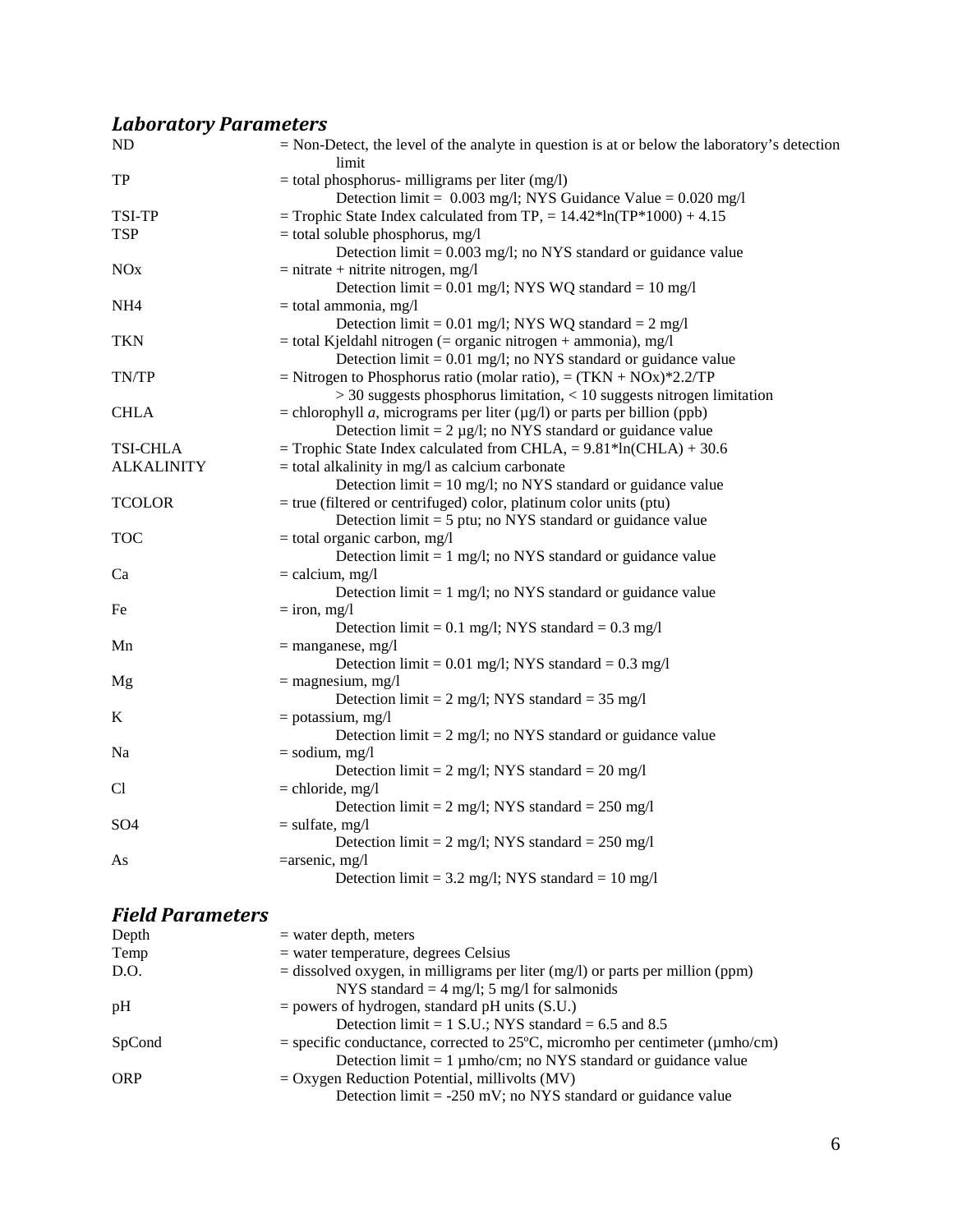## *Lake Assessment*

| WO Assessment           | = water quality assessment, 5 point scale, 1= crystal clear, 2 = not quite crystal clear, 3 =  |
|-------------------------|------------------------------------------------------------------------------------------------|
|                         | definite algae greenness, $4 =$ high algae levels, $5 =$ severely high algae levels            |
| Weed Assessment         | = weed coverage/density assessment, 5 point scale, $1 =$ no plants visible, $2 =$ plants below |
|                         | surface, $3$ = plants at surface, $4$ = plants dense at surface, $5$ = plants cover surface    |
| Recreational Assessment | $=$ swimming/aesthetic assessment, 5 point scale; 1 = could not be nicer, 2 = excellent, 3=    |
|                         | slightly impaired, $4 =$ substantially impaired, $5 =$ lake not usable                         |
|                         |                                                                                                |